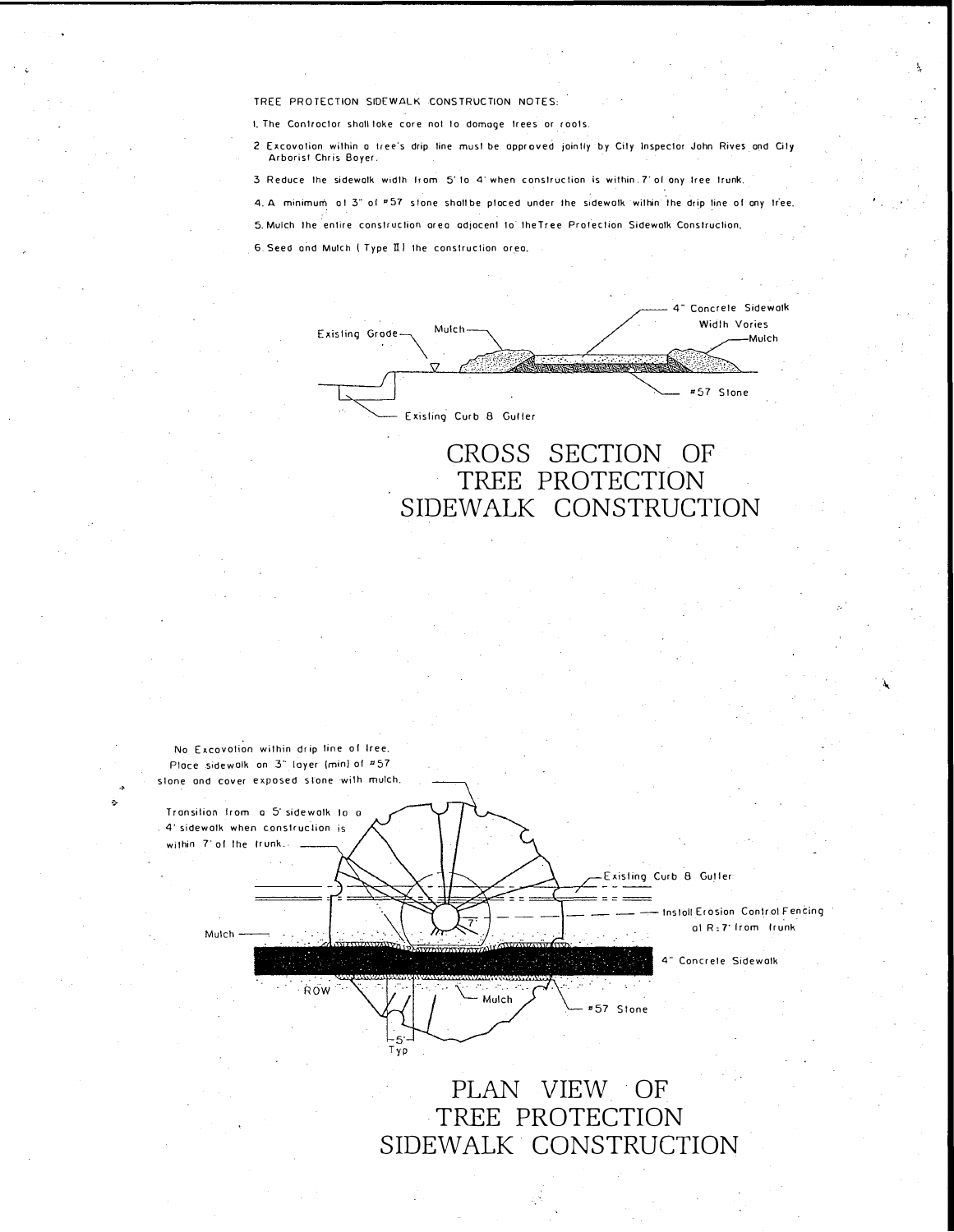$\frac{1}{\sqrt{2}}$ 

•

।<br>न

eres en la partie de la partie de la partie de la partie de la partie de la partie de la partie de la partie d<br>La partie de la partie de la partie de la partie de la partie de la partie de la partie de la partie de la par

**I** 

 $\mathbf{\nabla}$ 

**-**

,

I

|<br>|<br>|<br>|<br>|

**'** 

**E** 

 $\begin{array}{c} \mathbf{F} \\ \mathbf{F} \\ \mathbf{F} \end{array}$ 

l

## 2. Seeding and Mulching:

Replace the fifth paragraph for "Item 43. SEEDING· AND MULCHING" on page 37 of the "City of Durham Water and Sewer Construction Specifications" dated November, 1990 with the following:

Special attention is called to the portion of Section 880-4 of the North Carolina preparation. This project consists of two methods of seeding and mulching: Department of Transportation and Highway Safety Specifications dealing with seedbed

- 1. Type I. Type I seeding and mulching consists of loosening the soil by scarifying or other method to a depth of not less than 5 inches except as otherwise provided in Section 880-4 or directed by Engineer. Clods shall be broken and the top 2 to 3 inches of soil shall be worked into an acceptable seedbed by the use of soil pulverizers, drags, or harrows; or by other methods approved by the Engineer. All rock and debris 1 inch or larger shall be removed on cut or fill slopes which are 3:1 or flatter, medians, shoulders, and ditch slopes prior to the application of seed and fertilizer. Type I seeding and mulching will be required in all residential areas.
- 2. Type II. Type II seeding and mulching consists of loosening the soil by scarifying or other method to a depth of not less than 5 inches except as otherwise provided in Section 880-4 or directed by Engineer. Clods shall be broken and the top 2 to 3 inches of soil shall be worked into an acceptable seedbed by the use of soil pulverizers, drags, or harrows; or by other methods approved by the Engineer. All rock and debris 3 inches or.larger shall be removed on cut or fill slopes which are 3:1 or flatter, medians, shoulders, and ditch slopes prior to the application of seed and fertilizer. Type  $II$  seeding and mulching will be required in all areas except for residential areas.

Superficial scratching of the slope surface will not be sufficient seedbed preparation. On 2:1 or 1-1/2:1 slopes, a seedbed preparation will be required approaching the degree of preparation required on flatter areas as far as depth is concerned although the same degree of smoothness of seedbed will not be required.